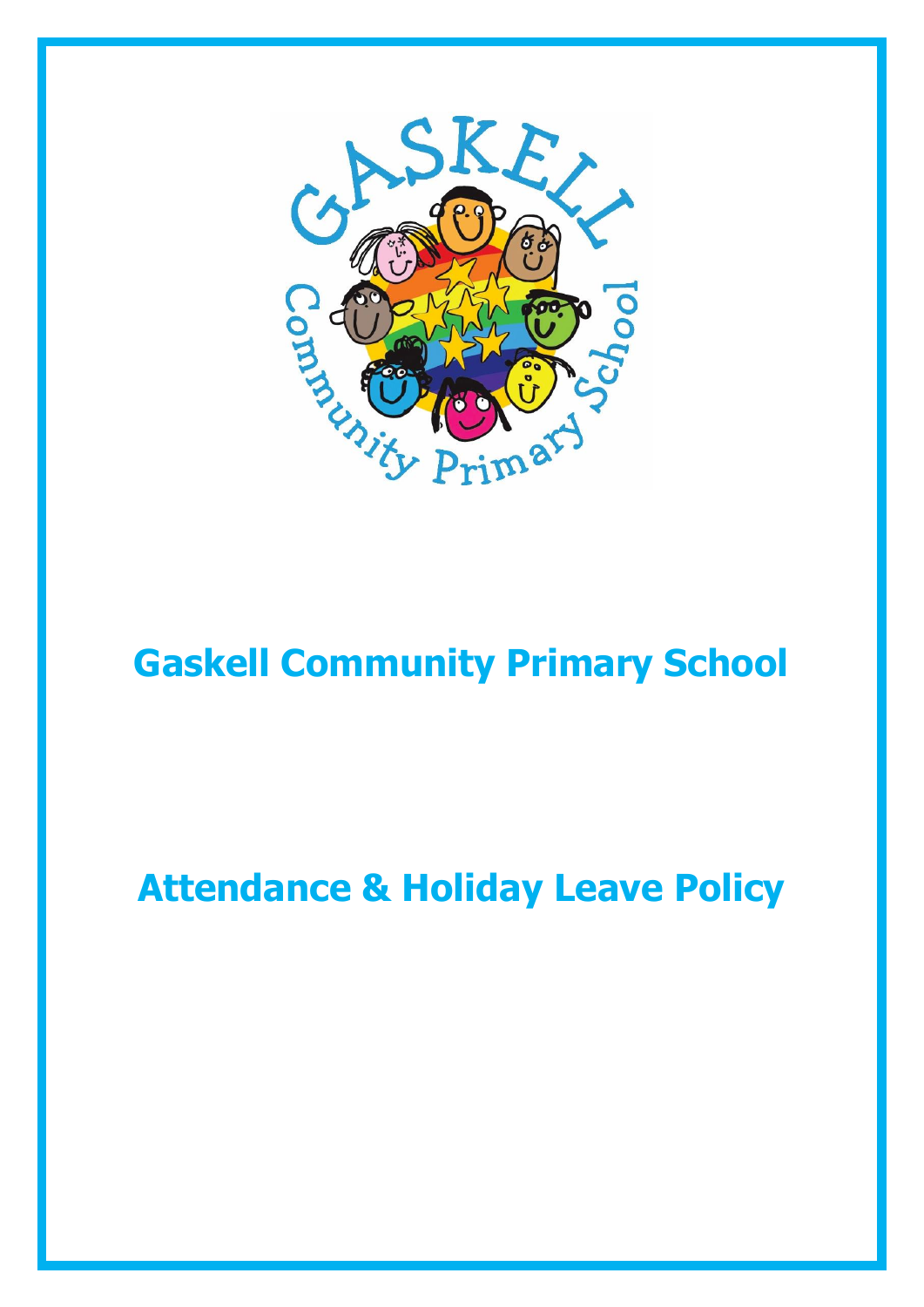At Gaskell Community Primary School it is important that parents consider carefully the implications of taking their child out of school during term time. Research suggests that children who are taken out of school may never catch up on course work they have missed. This may affect test results and can be particularly harmful if the child is studying in final years.

#### **Legal Requirements:**

The school adheres to the legal requirements laid down by the DFE and:

- is open to all pupils for 380 sessions each school year
- maintains computerised attendance registers in accordance with regulations
- accurately records and monitors all absenteeism and lateness
- clearly distinguishes between absence which is authorised and absence which is unauthorised according to criteria laid down by the DFE
- submits absence returns and publishes information relating to levels of attendance and absence and includes details of these in the school's prospectus and annual report
- sets annual targets to reduce absence and submit these targets in accordance with the relevant regulations

## **Staff Responsibilities**:

**The Headteacher** has overall responsibility for attendance and will:

- regularly communicate attendance information to parents through the school website, through newsletters, through parents' evenings or through other media
- collect and make effective use of attendance data to monitor progress/trends and set targets for improvement – for individuals, classes, year groups and the whole school
- provide clear quidance to staff on the practice of registration and on such connected issues as the appropriate categorisation of absence (see Appendix 1)
- identify clear procedures to identify and follow up all absence and lateness (allocating individual staff roles and responsibilities)
- make provision for first-day of absence contact in relation to pupils who are known to be poor attendees or who might otherwise be considered to be at risk
- identify a range of both proactive and reactive strategies to promote attendance and address absenteeism, especially persistent absenteeism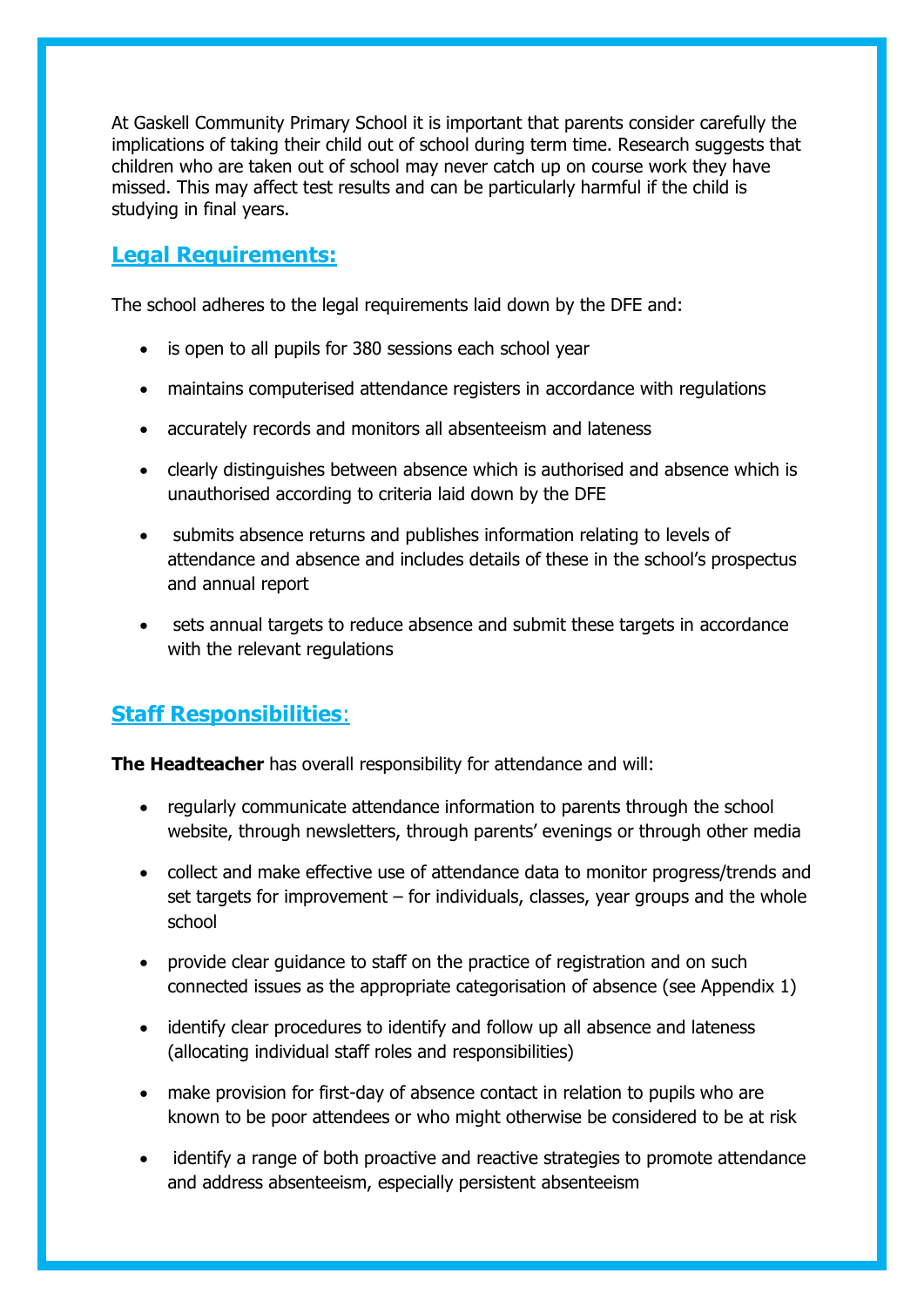- provide for a clear and unambiguous hierarchy of sanctions
- develop strategies which recognise and celebrate pupils' attendance achievements
- set up effective networks for liaising with other involved agencies and services such as Educational Social Workers (ESW)
- stress to parents the importance of continuity of learning, particularly in relation to family holidays during term-time
- help create an ethos and culture which encourages good attendance, addressing school-based causes of poor attendance such as bullying, racism, an inappropriate curriculum, etc.

#### **Class Teachers will:**

- take the attendance register at the start of the morning and afternoon sessions in accordance with appropriate guidance
- inform the Attendance Officer of any absentees, particularly those who are a cause for concern
- where reasons for pupil absence are unknown, to follow up reasons on their return to school and change the register code appropriately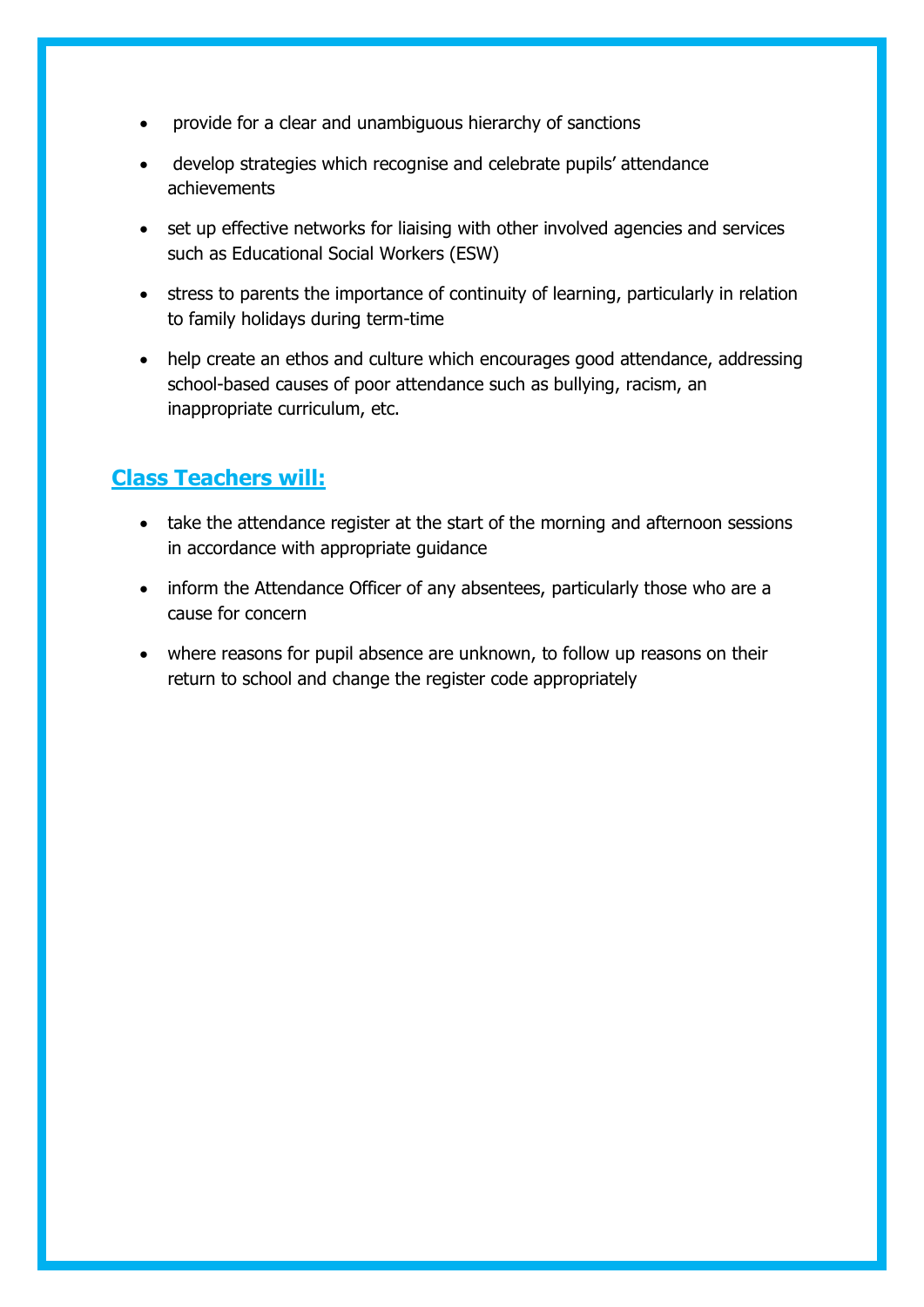## **The Office Staff will:**

- take telephone messages from parents/carers on the first day of absence and inform class teachers of reasons for absence so that registers can be changed accordingly
- telephone / text parents to find out reasons for absence when no notification has been given, particularly with children who are a cause for concern
- monitor registers to ensure guidelines are followed and entries are accurate
- produce electronic reports where appropriate
- Maintain a 'late gate' list in order to monitor punctuality
- Collect the names of absentees each morning; patterns will be analysed.
- Report to the Attendance Officer on a daily basis.

#### **Governors will:**

- discuss attendance data, including trends and patterns at the Curriculum Committee meetings, acting upon any issues which arise
- ensure that attendance data is communicated to parents through the school website
- review the Attendance Policy on an annual basis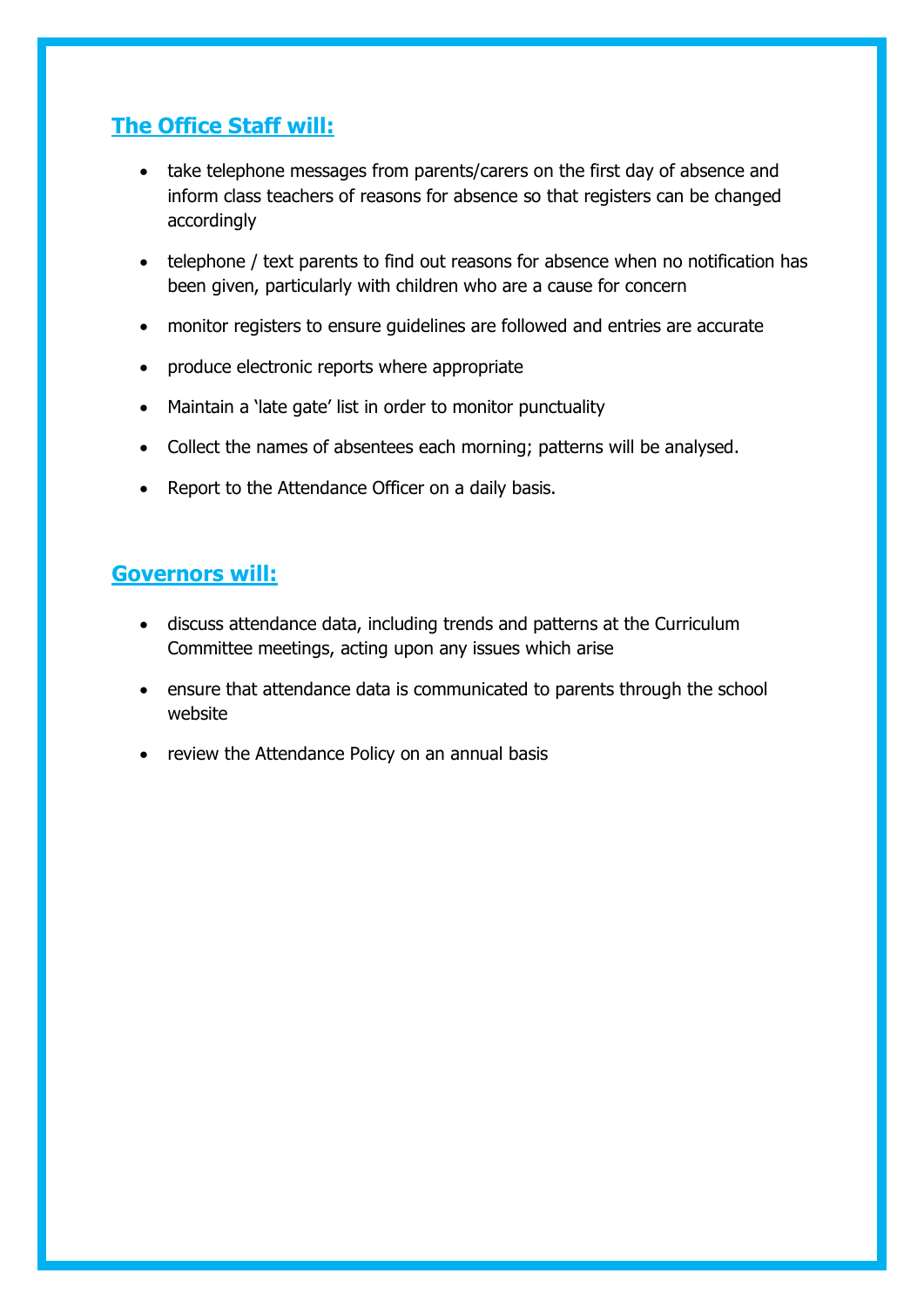## **Parents should:**

- ensure that their children attend the school regularly, on time, properly dressed and in a fit condition to learn, as required by law
- ensure that their child only misses school for reasons which are unavoidable or justified, such as illness or days of religious observance
- always notify the school as soon as possible preferably on the first morning of any absence
- not book family holidays during term-time; where this is unavoidable, parents should put their request in writing to the Headteacher, outlining the reasons for the absence
- talk to the school if they are concerned that their child may be reluctant to attend so that problems can be dealt with at an early stage

#### **The Law**

The law says parents do not have the right to take their child out of school for holidays during term time. In exceptional circumstances, schools can allow parents to take their child out of class for up to 5 days in a school year.

If a child is taken out of school without prior permission from the Head teacher of the school, this will be recorded as unauthorised absence and noted on the child's record. This may result in parents being issued with a fixed penalty notice of £60 if paid within 28 days, which goes up to £120 if paid within 42 days. If this is not paid within 42 days, parents could face prosecution and a fine of £1000. Please see Bolton Council School Attendance and Penalty Notices.

## **The Decision**

When deciding whether to allow term time leave consideration is given to:

- The child's age
- The time and duration of the leave
- The child's record of attendance
- The child's ability
- Previous term time leave